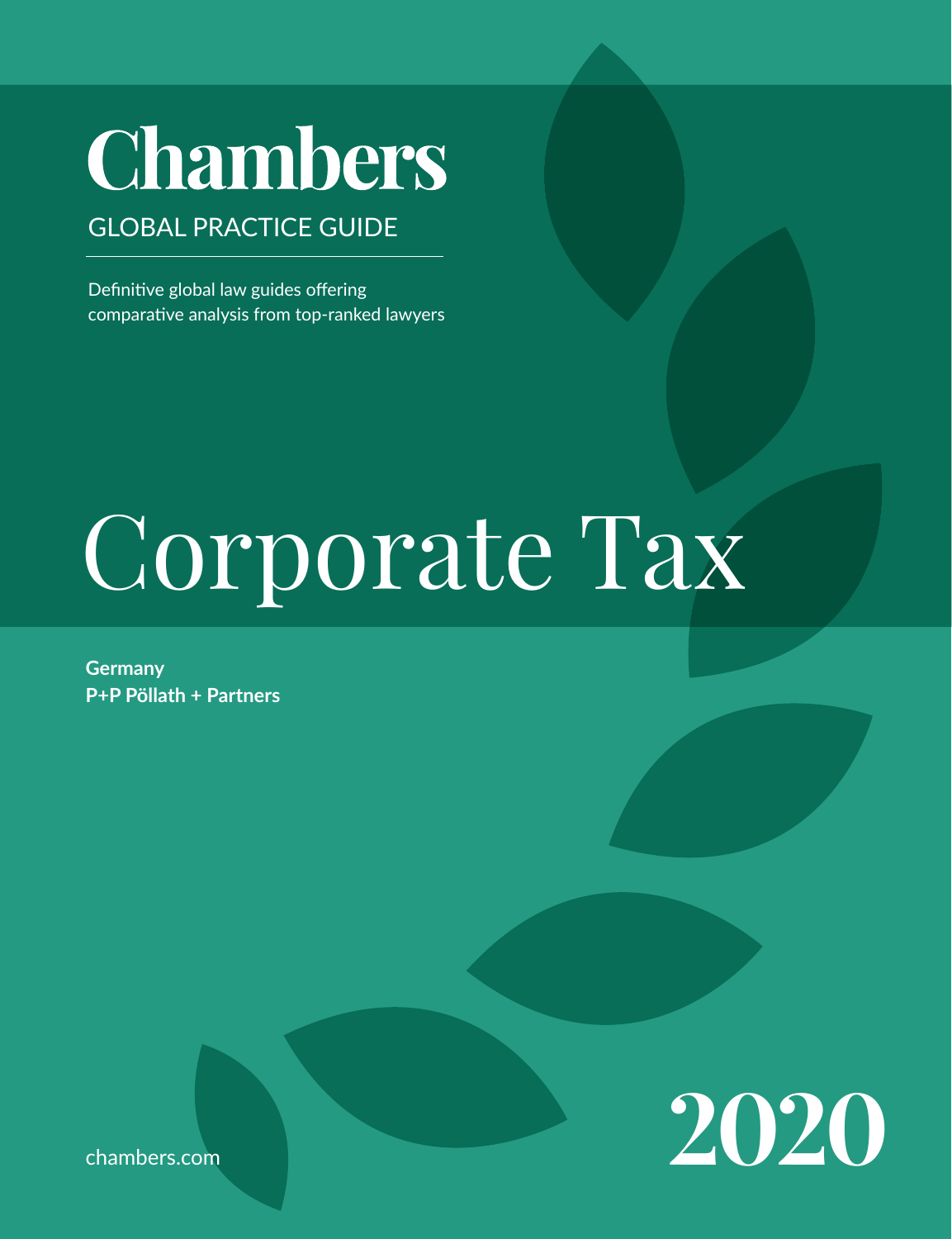# GERMANY

# Law and Practice

**Contributed by:** Dr Michael Best, Gerald Herrmann and Dr Verena Hang **P+P Pöllath + Partners**

# **Contents**

| 1. Types of Business Entities Commonly Used,<br>Their Residence and Their Basic Tax Treatment |                                                                   |     |  |
|-----------------------------------------------------------------------------------------------|-------------------------------------------------------------------|-----|--|
| p.4                                                                                           |                                                                   |     |  |
| 1.1                                                                                           | Corporate Structures and Tax Treatment                            | p.4 |  |
| 1.2                                                                                           | <b>Transparent Entities</b>                                       | p.4 |  |
| 1.3                                                                                           | Determining Residence                                             | p.4 |  |
| 1.4                                                                                           | <b>Tax Rates</b>                                                  | p.4 |  |
|                                                                                               | 2. Key General Features of the Tax Regime                         |     |  |
|                                                                                               | <b>Applicable to Incorporated Businesses</b>                      | p.4 |  |
| 2.1                                                                                           | Calculation for Taxable Profits                                   | p.4 |  |
| 2.2                                                                                           | Special Incentives for Technology Investments                     | p.5 |  |
| 2.3                                                                                           | Other Special Incentives                                          | p.5 |  |
| 2.4                                                                                           | Basic Rules on Loss Relief                                        | p.5 |  |
| 2.5                                                                                           | Imposed Limits on Deduction of Interest                           | p.5 |  |
| 2.6                                                                                           | Basic Rules on Consolidated Tax Grouping                          | p.6 |  |
| 2.7                                                                                           | Capital Gains Taxation                                            | p.6 |  |
| 2.8                                                                                           | Other Taxes Payable by an Incorporated Business p.6               |     |  |
| 2.9                                                                                           | Incorporated Businesses and Notable Taxes                         | p.6 |  |
|                                                                                               | 3. Division of Tax Base Between Corporations and                  |     |  |
|                                                                                               | <b>Non-corporate Businesses</b>                                   | p.6 |  |
| 3.1                                                                                           | Closely Held Local Businesses                                     | p.6 |  |
| 3.2                                                                                           | Individual Rates and Corporate Rates                              | p.6 |  |
| 3.3                                                                                           | Accumulating Earnings for Investment Purposes p.6                 |     |  |
| 3.4                                                                                           | Sales of Shares by Individuals in Closely Held                    |     |  |
|                                                                                               | Corporations                                                      | p.6 |  |
| 3.5                                                                                           | Sales of Shares by Individuals in Publicly                        |     |  |
|                                                                                               | <b>Traded Corporations</b>                                        | p.6 |  |
|                                                                                               | 4. Key Features of Taxation of Inbound Investments                |     |  |
| p.7<br>4.1                                                                                    |                                                                   |     |  |
| 4.2                                                                                           | Withholding Taxes                                                 | p.7 |  |
| 4.3                                                                                           | Primary Tax Treaty Countries                                      | p.7 |  |
|                                                                                               | Use of Treaty Country Entities by Non-treaty<br>Country Residents | p.7 |  |

[4.4 Transfer Pricing Issues p.7](#page-6-0)



| 4.5      | Related-Party Limited Risk Distribution                                          |     |
|----------|----------------------------------------------------------------------------------|-----|
|          | Arrangements                                                                     | p.7 |
| 4.6      | Comparing Local Transfer Pricing Rules and/<br>or Enforcement and OECD Standards | p.7 |
|          | 5. Key Features of Taxation of Non-local<br>Corporations                         | p.7 |
| 5.1      | Compensating Adjustments When Transfer<br>Pricing Claims are Settled             | p.7 |
| 5.2      | <b>Taxing Differences</b>                                                        | p.8 |
| 5.3      | Capital Gains of Non-residents                                                   | p.8 |
| 5.4      | Change of Control Provisions                                                     | p.8 |
| 5.5      | Formulas Used to Determine Income of<br>Foreign-owned Local Affiliates           | p.8 |
| 5.6      | Deductions for Payments by Local Affiliates                                      | p.8 |
| 5.7      | Constraints on Related-Party Borrowing                                           | p.8 |
|          | 6. Key Features of Taxation of Foreign Income of                                 |     |
|          | <b>Local Corporations</b>                                                        | p.8 |
| 6.1      | Foreign Income of Local Corporations                                             | p.8 |
| 6.2      | Non-deductible Local Expenses                                                    | p.8 |
| 6.3      | Taxation on Dividends from Foreign Subsidiaries p.8                              |     |
| 6.4      | Use of Intangibles                                                               | p.8 |
| 6.5      | Taxation of Income of Non-local Subsidiaries<br>Under CFC-Type Rules             | p.8 |
| 6.6      | Rules Related to the Substance of Non-local<br><b>Affiliates</b>                 | p.9 |
| 6.7      | Taxation on Gain on the Sale of Shares in<br>Non-local Affiliates                | p.9 |
|          | 7. Anti-avoidance                                                                | p.9 |
| 7.1      | Overarching Anti-avoidance Provisions                                            | p.9 |
| 8. Other |                                                                                  | p.9 |
| 8.1      | Regular Routine Audit Cycle                                                      | p.9 |
| 9. BEPS  |                                                                                  | p.9 |
| 9.1      | Recommended Changes                                                              | p.9 |

[9.2 Government Attitudes p.9](#page-8-0)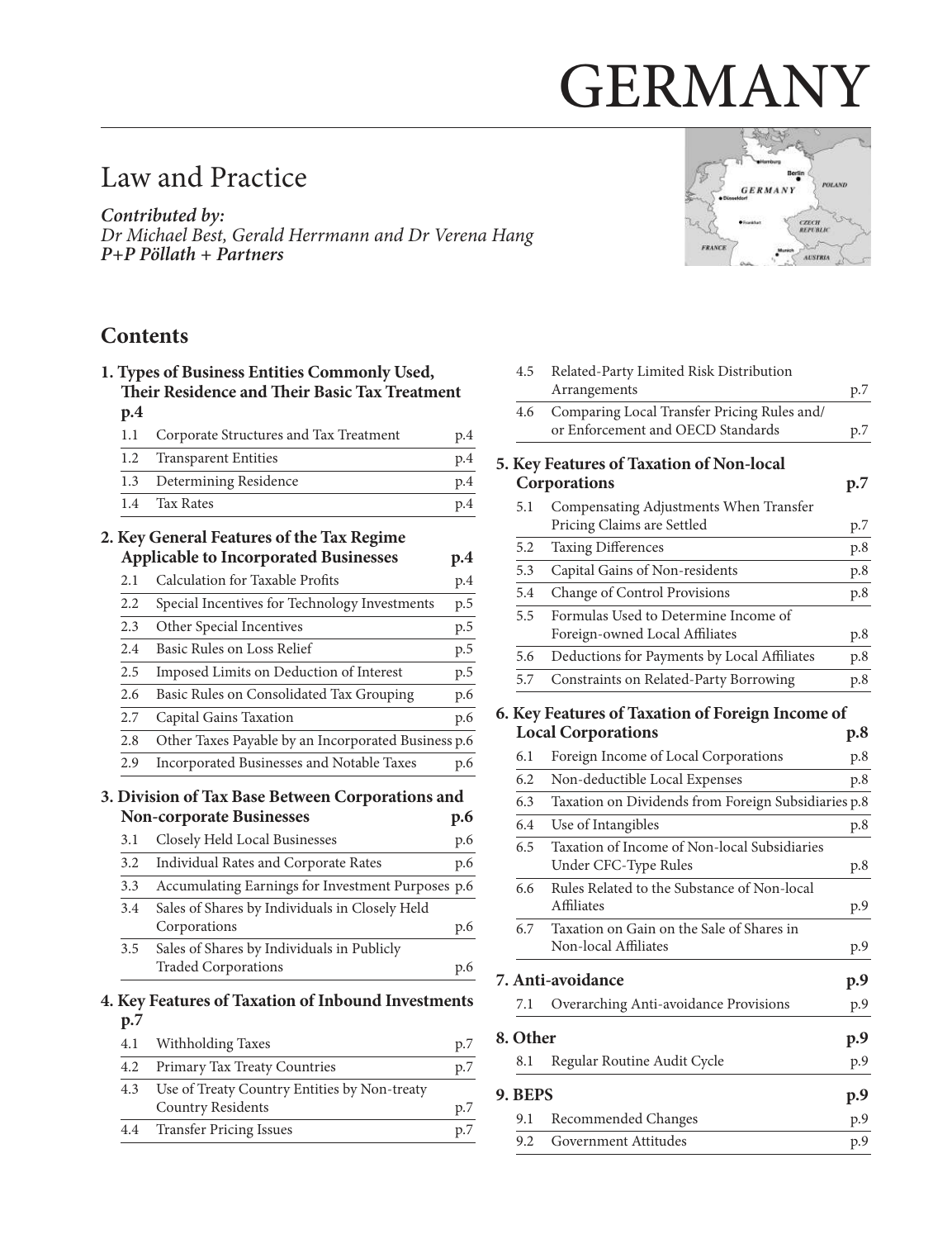# **GERMANY LAw AND PRACTICE**

**Contributed by:** Dr Michael Best, Gerald Herrmann and Dr Verena Hang, **P+P Pöllath + Partners**

| 9.3  | Profile of International Tax                       | p.10 |
|------|----------------------------------------------------|------|
| 9.4  | Competitive Tax Policy Objective                   | p.10 |
| 9.5  | Features of the Competitive Tax System             | p.10 |
| 9.6  | Proposals for Dealing with Hybrid Instruments p.10 |      |
| 9.7  | Territorial Tax Regime                             | p.10 |
| 9.8  | CFC Proposals                                      | p.10 |
| 9.9  | Anti-avoidance Rules                               | p.11 |
| 9.10 | <b>Transfer Pricing Changes</b>                    | p.11 |
|      | 9.11 Transparency and Country-by-country           |      |
|      | Reporting                                          | p.11 |
|      | 9.12 Taxation of Digital Economy Businesses        | p.11 |
|      | 9.13 Digital Taxation                              | p.11 |
|      | 9.14 Taxation of Offshore IP                       | p.11 |
|      | 9.15 Other General Comments                        | p.11 |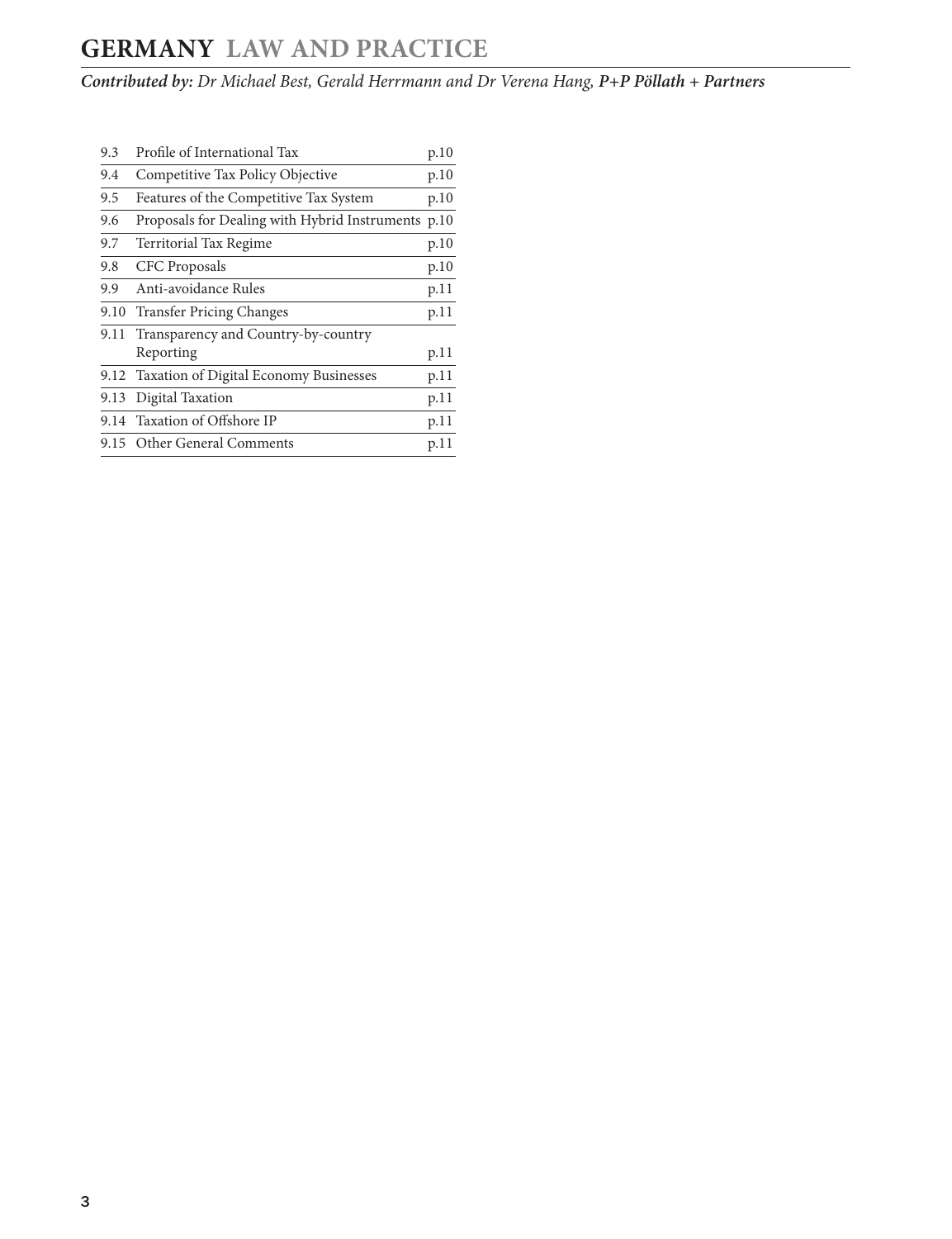# <span id="page-3-0"></span>**1. Types of Business Entities Commonly Used, Their Residence and Their Basic Tax Treatment**

#### **1.1 Corporate Structures and Tax Treatment**

Businesses generally adopt the form of a limited liability company (GmbH) or a joint stock company (AG). These corporations are taxed as separate legal entities. The key differences between the two relate to the treatment each receives under commercial law.

Under a GmbH the shareholders are authorised to give instructions to a managing director, there is a low degree of fungibility of shares and there is a wide range of possibilities for the design of the articles of association.

Under an AG a supervisory board and a management board are mandatory, with both operating independently from the shareholders regarding the business decisions. There is personal liability for the management and supervisory board, and there is a high degree of fungibility of shares.

#### **1.2 Transparent Entities**

The type of partnership most commonly used for transparent entities is the Kommanditgesellschaft (KG). The KG is most commonly adopted for investment purposes due to its limitation of liability. Only one shareholder (Komplementär) is unlimitedly liable as the General Partner (GP), while the liability of the other shareholders (Kommanditist) is limited to their compulsory contribution. It is also possible to choose a GmbH as the GP; this means that no individual is subject to unlimited liability. This kind of partnership is referred to as GmbH & Co. KG and is usually chosen for private equity structures.

#### **1.3 Determining Residence**

According to German tax law, the residence of incorporated businesses depends on the question of where the following are situated: (i) the place of management; and (ii) the statutory/ registered seat. Usually, the double taxation treaties provide regulations that the place of effective management is decisive in the case of a double residence of a corporation (the "tie-breaker rule").

#### **1.4 Tax Rates**

Corporations with a registered seat or place of management based in Germany are subject to unlimited tax liability in Germany. Non-resident corporations are only taxed on their German-sourced income. The income of a corporation is qualified as business income that is subject to corporate tax and municipal trade tax at an approximate total rate of 30%.

The corporate tax rate (including a solidarity surcharge) stands at 15.825%. A special tax rate applies for shares held in other corporations. Dividends received (as of 1 March 2013, only where the shareholding exceeds 10%) and capital gains recognised from the disposal of shares are tax-exempt, although 5% of the proceeds are deemed non-deductible expenses, resulting in an effective corporate tax burden of approximately 0.7%.

Municipal trade tax rates range from 13% to 17%, depending upon the municipality the business operates in. For trade tax purposes, capital gains from the sale of shares are generally taxexempt, whereas dividends received from a German-located corporation are only tax-exempt if the shareholding amounts to at least 15% (or 10% if the shareholding is received from an EU company). However, 5% of the proceeds are deemed nondeductible expenses, resulting in an effective trade tax burden of approximately 0.7%.

However, it is being discussed that the tax exemption for capital gains for corporate income tax, as well as trade tax purposes, will only apply for shareholdings of at least 10% in future.

Partnerships such as a KG are transparent for income/corporate tax purposes so that profits and losses are taxed at the partners' level. Assets, liabilities and income of the partnership are generally allocated to the partners in proportion to their partnership interests. Municipal trade tax, however, is levied at the level of the partnership (if it conducts a trade or commercial activity).

The taxation of the income of individuals (who own a business or are a partner in a transparent partnership carrying out a business), generated either by themselves or through the partnership, generally depends upon their personal tax rate; tax rates are up to 47.5%, including a solidarity surcharge of 5.5%, and also possibly a church tax. However, dividend payments, as well as capital gains from the sale of shares which are realised in the context of a business, are subject to so-called "partial-income procedures", so that only 60% of the income deriving from dividends or capital gains will be taxed.

# **2. Key General Features of the Tax Regime Applicable to Incorporated Businesses**

#### **2.1 Calculation for Taxable Profits**

As corporations are legally obliged to keep records, they have to determine their income through the comparison of business assets and annual financial statements. Generally, tax accounts depend on the financial accounts according to the principle of "decisiveness" ("Maßgeblichkeitsgrundsatz"). However, there are some deviations of tax accounts from financial accounts,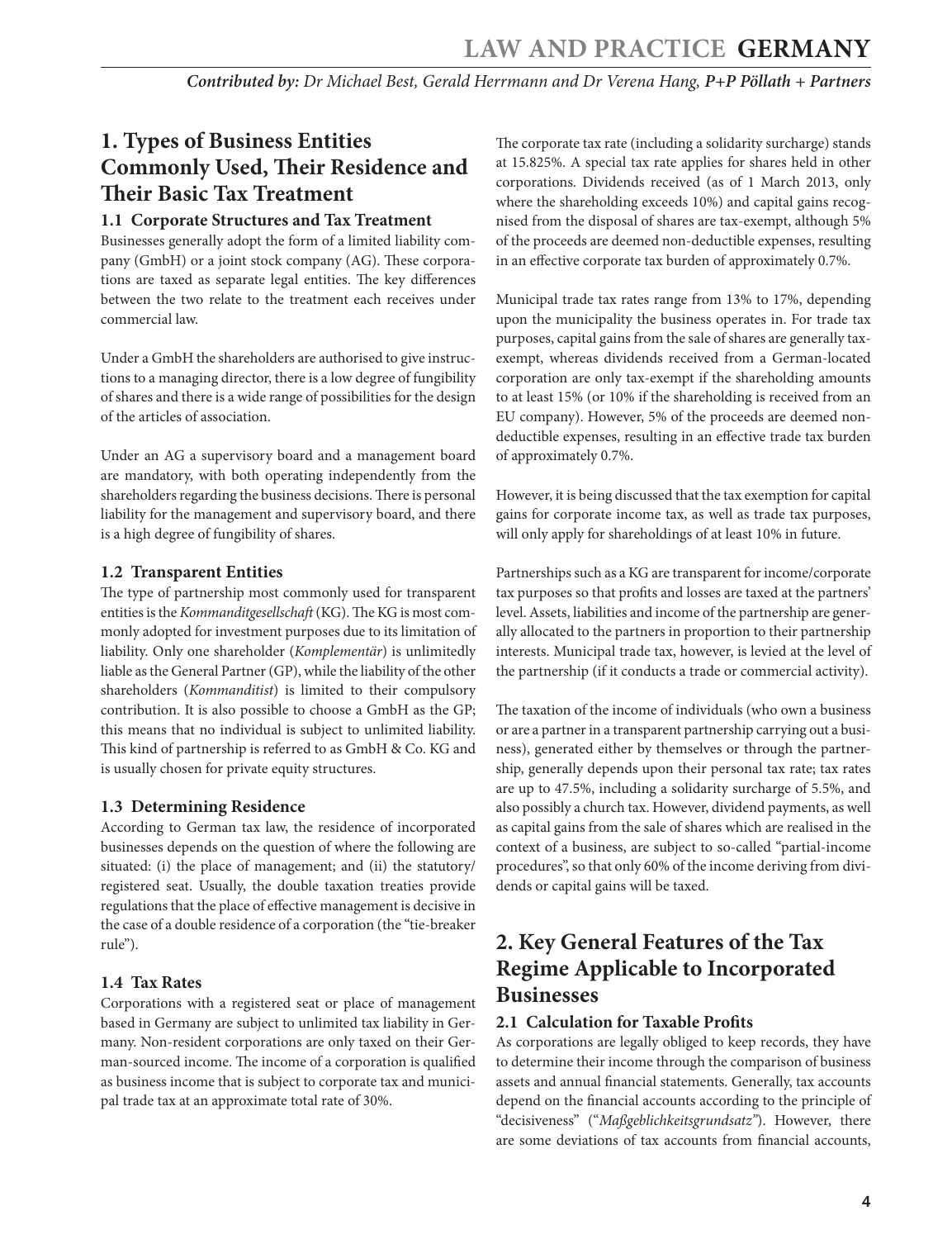# <span id="page-4-0"></span>**GERMANY LAw AND PRACTICE**

**Contributed by:** Dr Michael Best, Gerald Herrmann and Dr Verena Hang, **P+P Pöllath + Partners**

such as the restriction of the application of current value tax depreciation to cases of permanent depreciation, the prohibition of provisions for onerous contracts, and the discounting requirement for long-term interest-free liabilities, with interest at below the market rate.

Where taxpayers are obliged to balance (eg, corporations), profits are taxed on an accrual basis (the "realisation principle").

#### **2.2 Special Incentives for Technology Investments**

As yet, there is no specific, comprehensive support for R&D by way of special tax treatment in Germany. However, on 27 June 2019 the German Parliament passed a draft law to support R&D with tax benefits ("Forschungszulagengesetz"). The Federal Government intends to use this to encourage primarily small and medium-sized enterprises to invest more in their own research and development activities. Essentially, all companies are entitled to subsidies, but projects shall benefit only if they fall into the categories of basic research, applied research or experimental development within the meaning of this Act. The subsidy consists primarily of a proportionate reimbursement of the wage costs for the employees of the respective beneficiary. The maximum grant is EUR500,000.

#### **2.3 Other Special Incentives**

Germany provides special investment incentives to small and medium-sized companies by way of an additional capital allowance of up to 20% of the original costs and investment, and a deduction of up to 40% of the prospective original costs.

#### **2.4 Basic Rules on Loss Relief**

Regarding income and corporate tax, loss relief is granted through the application of the following instruments.

Firstly, the positive and negative income of one year is netted.

Secondly, taxpayers may choose to carry back the losses to the previous year, or they may choose to carry forward the losses indefinitely. In the case of carry-back, any losses may be offset against the profits of the preceding year up to EUR1 million. An offset by way of carry-forward is possible up to EUR1 million annually without restriction. Regarding negative income that exceeds the EUR1 million threshold, in each subsequent year only 60% of additional income can be offset against such losses carried forward. The transfer of a share percentage over 50% may result in a total forfeiture of carry-forward not yet offset. These rules exceptionally do not apply if there are hidden reserves taxable in Germany reaching the amount of the carryforward not yet offset. Furthermore, these regulations do not apply in the case of intra-group acquisitions of shareholdings (ie, group relief). However, the requirements for this are very strict and hard to meet.

A case is currently pending before the Federal Constitutional Court in which it is to be clarified whether the 50% limit is unconstitutional or not. It is likely that this regulation is also declared unconstitutional. In the case of trade tax, trade earnings may be reduced by loss carry-forward; carry-back is not provided. An offset is possible without restriction against losses of up to EUR1 million; regarding losses exceeding EUR1 million annually, only 60% of losses may be offset against subsequent trade earnings. The rules regarding forfeiture of carry-forward are the same as for corporate tax.

However, there is another possibility to prevent the forfeiture of the loss carry-forward not yet offset if more than 50% of the shares are transferred. This requires that strict conditions are met cumulatively (eg, time-limited application in the tax declaration, continuation of the same business). Furthermore, no so-called "harmful event" must have taken place (eg, discontinuance of the business, an additional business area is added). When these strict conditions are met, the loss carry-forward not yet offset is determined separately as so-called "accumulated loss carried forward" ("fortführungsgebundener Verlustvortag") and can be offset against the profits. This accumulated loss carried forward is determined annually. As soon as one of the strict conditions is no longer met, the accumulated loss carry-forward is fully lost unless it is covered by hidden reserves subject to domestic tax.

#### **2.5 Imposed Limits on Deduction of Interest**

German tax law provides interest barrier regulations. Interest expenses may be deducted without restriction up to the amount of interest income obtained in the same business year; amounts in excess are only deductible up to the amount of 30% of EBITDA. This restriction does not apply if interest income does not exceed EUR3 million each business year, or if the company is only partially part of a group of companies ("standalone clause"), or if an equity comparison shows an equity equal to or higher than the equity of the group of companies ("escape clause").

The standalone clause does not apply to corporations in the case of harmful debt financing (interest payable to the shareholder exceeding 10% of such interest payable that exceeds interest income) by shareholders/persons related to shareholders/third parties with considerable influence on shareholders holding more than 25% of shares in the corporation. The escape clause is not applicable in the case of harmful debt financing within the whole group of companies. Interest exceeding the 30% threshold may be carried forward indefinitely, except in the case of the sale of more than 50% of the shares within five years.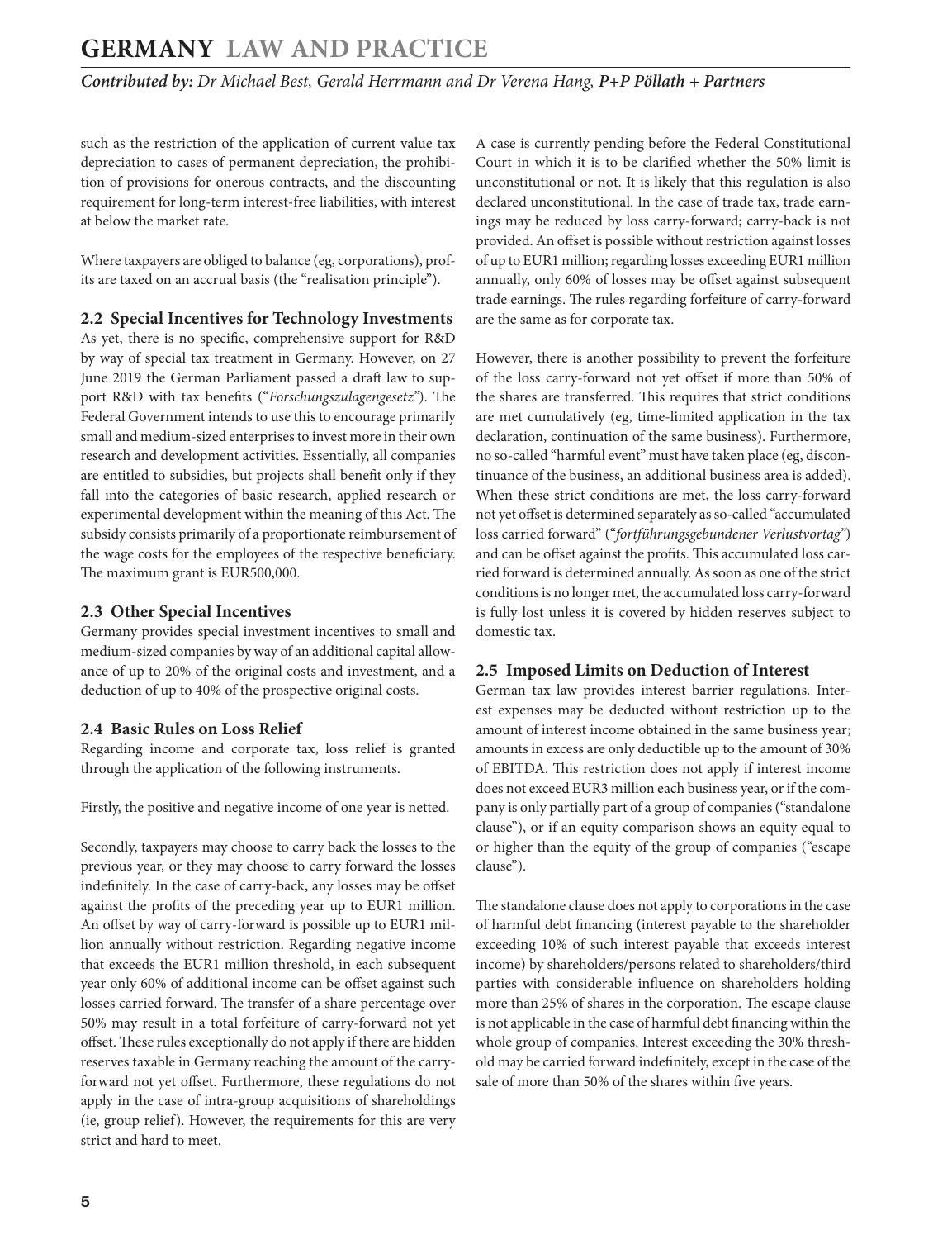#### <span id="page-5-0"></span>**2.6 Basic Rules on Consolidated Tax Grouping**

Consolidated tax grouping ("Organschaft") enables groups of companies to offset the losses and profits within a group of subsidiaries against the profits of their parent company (and profits transferred to the parent company from other subsidiaries). It requires that:

- the parent company holds the majority of voting rights in the subsidiary;
- the parent company has unlimited tax liability in Germany; and
- a profit transfer agreement has been concluded and executed for at least five years prior.

However, it should be noted that the parent company is also liable for the losses of its subsidiaries.

#### **2.7 Capital Gains Taxation**

Effectively, 95% of capital gains deriving from the sale of shares in other corporations are tax-exempt, resulting in an effective tax rate of 1.5%. However, from time to time it is discussed that the tax exemption for capital gains will only apply for shareholdings of at least 10% in future.

#### **2.8 Other Taxes Payable by an Incorporated Business**

If immovable property is transferred, real estate transfer tax (RETT) becomes due. The applicable tax rate depends on the question of where the immovable property is situated in Germany and varies between 3.5% and 6.5%. If at least 95% of the shares in a corporation or, similarly, at least 95% of the partnership interest in a partnership owning real estate situated in Germany is directly or indirectly transferred to one purchaser or a group of related parties then the transaction could trigger RETT. Furthermore, if at least 95% of the partnership interest in a partnership owning real estate situated in Germany is directly or indirectly transferred to new shareholders within five years, RETT could be triggered.

The Annual Tax Act 2019 provides (i) to lower the thresholds to 90%, (ii) to extend the period for partnerships from five to ten years and (iii) to apply that ten-year period to corporations as well. The Federal Government has suspended the implementation of these changes; originally 1 January 2020 was planned, but implementation is now expected at some point in the first half of 2020.

#### **2.9 Incorporated Businesses and Notable Taxes**

Incorporated businesses are generally subject to VAT; however, they are usually able to claim input VAT as well.

# **3. Division of Tax Base Between Corporations and Non-corporate Businesses**

#### **3.1 Closely Held Local Businesses**

Closely held local businesses are mostly structured as limited liability companies (GmbH) or as limited partnerships with a limited company as general partner (GmbH & Co. KG).

#### **3.2 Individual Rates and Corporate Rates**

If an individual professional does not intend to retain the profits of the corporation, but instead pay out the profits, by way of either salary or dividends, then they face an overall tax burden of up to 50% – in the case of dividends this is split into two levels: corporate/trade tax at the level of the corporation as well as individual tax at a flat rate. Thus, there is no benefit.

#### **3.3 Accumulating Earnings for Investment Purposes**

There are no measures in place to prevent closely held corporations from accumulating earnings for investment purposes. The retained earnings of corporations are taxed at a lower rate than distributed profits.

#### **3.4 Sales of Shares by Individuals in Closely Held Corporations**

There are no special taxation rules for closely held corporations; the general rules apply (see below).

#### **3.5 Sales of Shares by Individuals in Publicly Traded Corporations**

Where shares are part of the private assets of an individual, dividends are taxed with a flat tax rate of 25% with an additional 5.5% solidarity surcharge, resulting in a final valid tax rate of 26.375%. Capital gains on the sale of shares are also taxed at this flat tax rate if the individual's stake is below 1%.

The "partial-income procedure" (taxation of only 60% of proceeds at the progressive tax rate) is applicable if the stake equals or exceeds 1%, resulting in a maximum tax rate of approximately 30%. For the determination of income from capital gains, a lump sum of EUR801 is deducted generally.

If the stake is below 1%, regarding the offset of losses from capital gains, there are several restrictions – for example, only gains of the same kind of income may be offset. If the stake equals or exceeds 1%, there is no restriction regarding the offset of 60% of the losses from capital gains.

If the shares are part of the individual's business assets, the flat tax rate of 26.375% is replaced by the personal tax rate for both dividends and capital gains. However, only 60% of dividends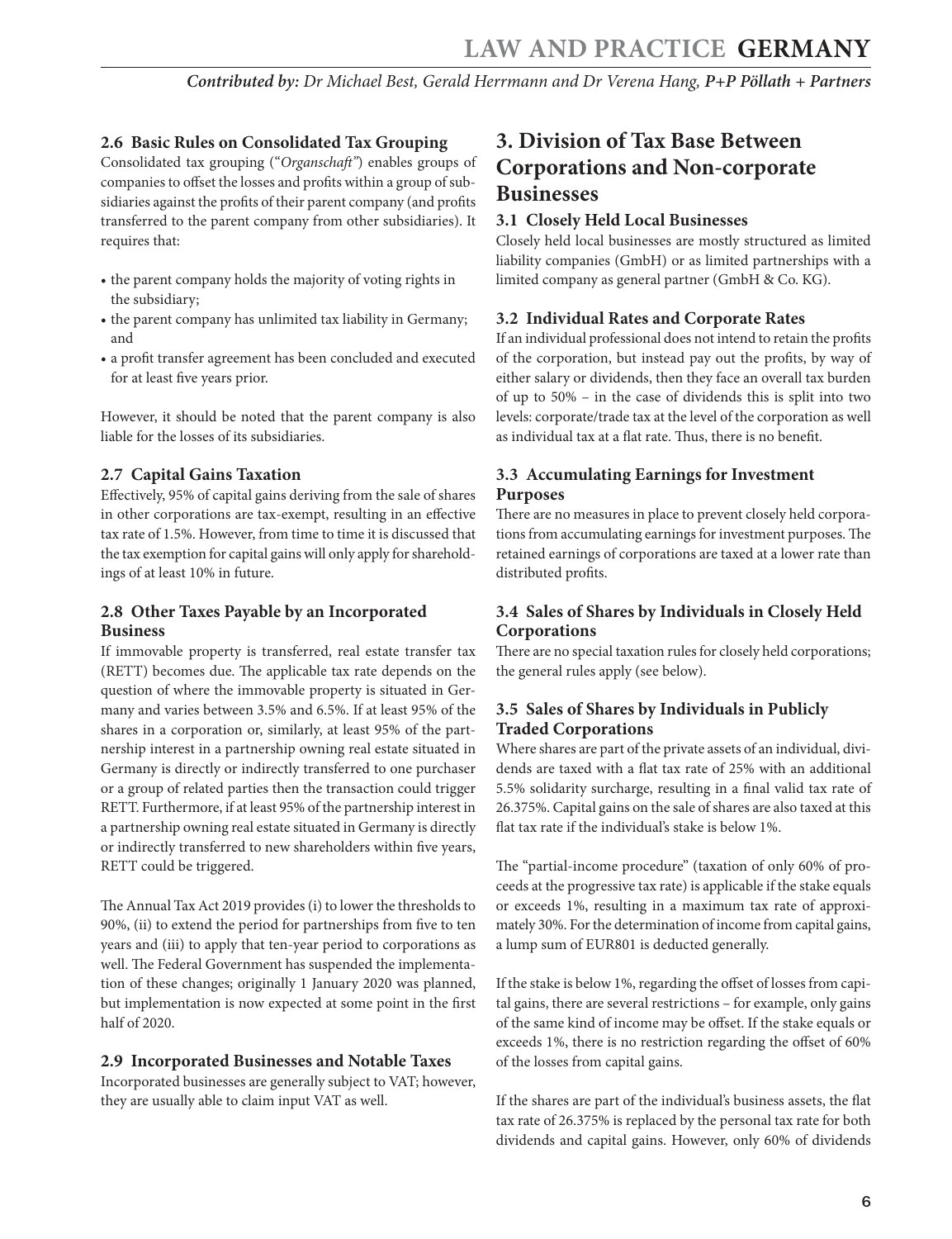<span id="page-6-0"></span>for capital gains are taxed and only 60% of operating costs are deductible.

# **4. Key Features of Taxation of Inbound Investments**

#### **4.1 withholding Taxes**

The withholding tax is principally levied on dividends at a rate of 26.375% (including a solidarity surcharge). Non-EU corporations with limited tax liability may request a reimbursement of two-fifths (40%) of withheld tax so that the tax burden effectively amounts to 15.825% (including a solidarity surcharge) and is therefore equal to the tax burden for German corporations. The application of this regulation requires that the non-EU corporation is active within Germany. EU corporations which are subject to a limited tax liability benefit from the Parent-Subsidiary Directive. Under this directive they may obtain a 100% tax exemption for dividends, provided that the parent company has held a direct stake of at least 10% in the subsidiary for a continuous period of 12 months or more. Certain activity requirements need to be met. Furthermore, withholding tax might be reduced as well, according to treaties.

Under current German law, an EU corporation must prove sufficient substance in the form of an equipped business and that the income was generated by its own economic activities. However, it should be noted that these requirements were recently declared to be not compliant with EU law by the European Court of Justice (ECJ). Nevertheless, German tax authorities still apply such rule; new substance regulations are expected from the German legislature in due course.

Only specific interest is subject to withholding tax: this includes profit-related interest, interest collateralised by real estate in Germany and exceptions such as interest resulting from "overthe-counter transactions" and interest attributed to other types of income.

In all other cases, interest income is not subject to limited tax liability and is therefore not subject to withholding tax. Interest paid from an EU corporation to an EU corporation may be tax-exempt if the Interest and Royalties Directive is applicable.

Royalty payments are subject to limited tax liability and withholding tax at an amount of 15.825%, which is levied from the gross income.

#### **4.2 Primary Tax Treaty Countries**

Due to the favourable taxation measures granted to EU corporations, most foreign investors invest via EU member states. The most common tax treaty countries are the Netherlands and Luxembourg.

#### **4.3 Use of Treaty Country Entities by Non-treaty Country Residents**

German tax law has several anti-treaty-shopping clauses in order to prevent the abuse of tax treaties. German tax authorities therefore check whether an entity claiming for tax relief with reference to a tax treaty generates its income through its own activities and whether there are considerable reasons to act via the tax-privileged entity in question.

Furthermore, there are subject-to-tax clauses which prevent certain income from being taxed in neither of two treaty countries.

#### **4.4 Transfer Pricing Issues**

The main issue in tax audits regarding transfer pricing is ensuring compliance with the arm's-length principle. Other issues are the examination of the transfer pricing methodologies chosen, the assessment of the attribution of beneficial ownership in the companies' assets as declared, and ensuring the fulfilment of formal requirements when issuing the obligatory reports.

#### **4.5 Related-Party Limited Risk Distribution Arrangements**

All transactions within a group of companies must meet the requirements of the arm's-length principle.

#### **4.6 Comparing Local Transfer Pricing Rules and/ or Enforcement and OECD Standards**

Germany makes explicit reference to OECD standards in the circulars issued by the Federal Ministry of Justice and case law; furthermore, legal provisions, such as Section 1 of the Foreign Tax Act, are based on the OECD standards.

# **5. Key Features of Taxation of Nonlocal Corporations**

#### **5.1 Compensating Adjustments when Transfer Pricing Claims are Settled**

Generally, German tax authorities scrutinise compensating adjustments critically and recognise them only subject to strict conditions. Consequently, compensating adjustments must be based on a previously agreed pricing method that is applied in pre-defined scenarios of uncertainty and leads to an "arm'slength" result. The underlying Principles of Administrative Procedure have not been updated since 2005 and, despite international developments (eg, by the EU Joint Transfer Pricing Forum), an update is not expected in the near future. There are no reports on any particular difficulties in operating MAPs.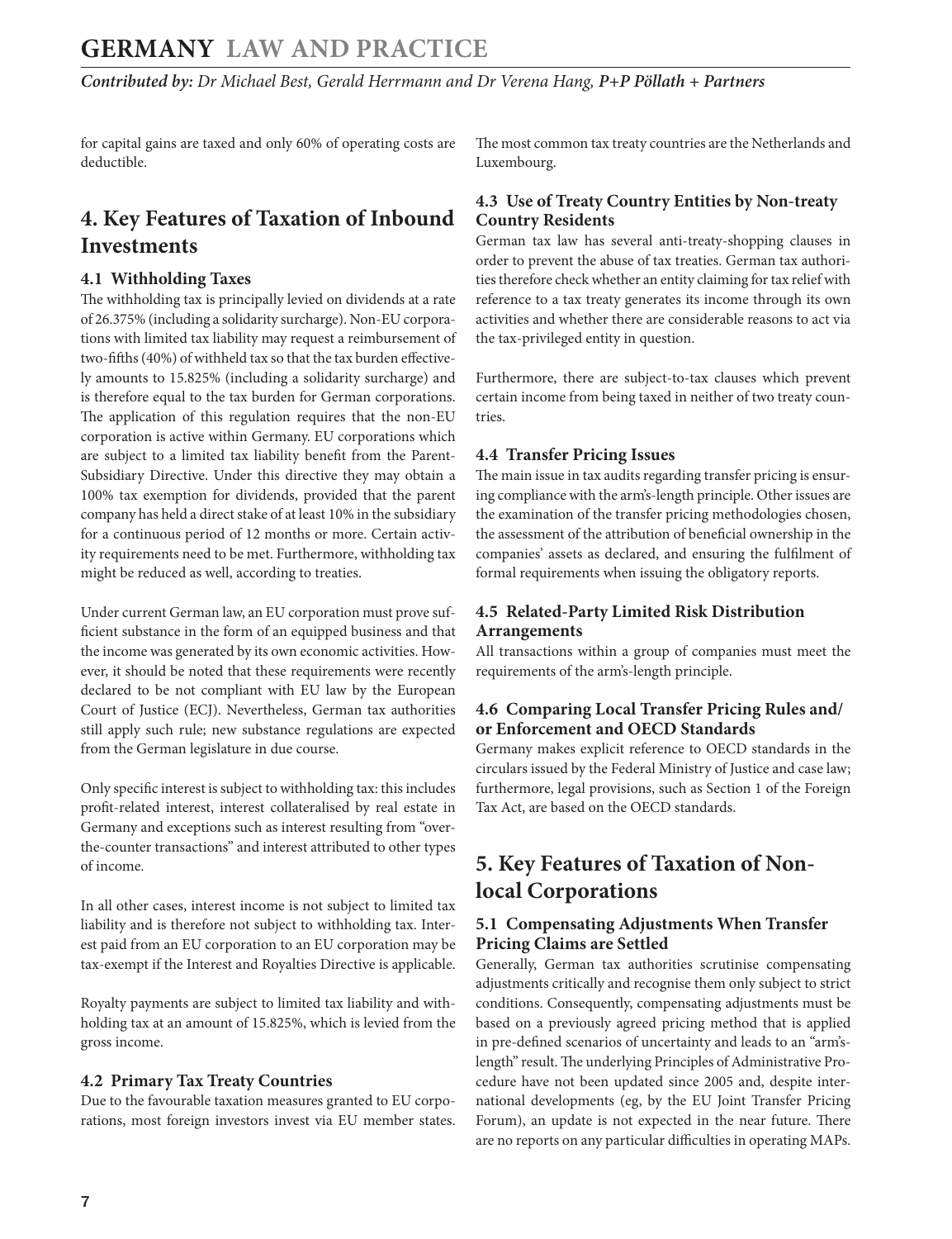<span id="page-7-0"></span>On the contrary, based on recent MAP statistics of December 2017, only 1% of completed procedures involving Germany could not be settled. Hence, the overall operation of MAPs is deemed satisfactory.

#### **5.2 Taxing Differences**

Generally, there are no differences between local branches of non-local corporations and local subsidiaries of non-local corporations; however, in practice, there are usually problems, or at least discussions, regarding the allocation of income/expenses and assets.

#### **5.3 Capital Gains of Non-residents**

Capital gains of non-residents on a sale of stock in local corporations are taxed if the shareholding is at least 1%. However, the tax treaties usually eliminate such taxation.

#### **5.4 Change of Control Provisions**

A change of control might result in the (partial) forfeiture of tax losses carried forward in the case of a change of at least 25% of the shareholding (see **2.4 Basic Rules on Loss Relief**).

Furthermore, the real estate transfer tax (RETT) could be triggered by certain transactions with corporations/partnerships owning real estate (see **2.8 Other Taxes Payable by an Incorporated Business**).

#### **5.5 Formulas Used to Determine Income of Foreign-owned Local Affiliates**

There are no specific formulas used to determine the income of foreign-owned local affiliates selling goods or providing services, but it must be ensured that the determination follows the arm's-length principle.

#### **5.6 Deductions for Payments by Local Affiliates**

There are no specific rules regarding the deduction for payments by local affiliates for management and administrative expenses incurred by a non-local affiliate. However, in general, the arm'slength principle and the transfer pricing rules must be taken into consideration.

#### **5.7 Constraints on Related-Party Borrowing**

Any borrowing between related parties must comply with the arm's-length principle. The granting by a local affiliate of an interest-free loan or of one with an interest below market standards may result in a hidden profit distribution. In comparison, a loan granted with an interest that is above market standards may result in a hidden contribution.

### **6. Key Features of Taxation of Foreign Income of Local Corporations**

#### **6.1 Foreign Income of Local Corporations**

In principle, the worldwide income of local corporations is taxed in Germany. The part of the income of a local corporation which originates from foreign sources which are taxed in the state of source with a tax comparable to German corporate tax is taxed in Germany, taking into account the tax paid abroad. If a double tax treaty applies, the regulations laid down there have priority. A 95% tax exemption applies for dividends and capital gains from foreign sources if the shareholding is at least 10% (for corporate income tax) and 15% (for trade tax).

For CFC taxation see **6.6 Rules Related to the Substance of Non-local Affiliates**.

#### **6.2 Non-deductible Local Expenses**

If foreign income is tax-exempt in Germany, corresponding expenses which are economically directly connected to such income are not deductible in Germany.

#### **6.3 Taxation on Dividends from Foreign Subsidiaries**

Under German tax law, for income to qualify as dividend income the same rules apply regardless of the origin of the dividends from foreign or local sources. Thus, under income tax aspects, 95% of dividend income is tax-exempt, except dividend income deriving from free-float below 10%.

For trade tax, the tax exemption for proceeds resulting from foreign subsidiaries is granted if the local corporation holds at least 15% of the subsidiary. Under certain provisions (especially activity) even a sub-subsidiary may benefit from this privilege.

#### **6.4 Use of Intangibles**

Intangibles may be transferred or let (royalties) at arm's-length conditions resulting in taxable income (transfer price or royalties) at regular rates.

#### **6.5 Taxation of Income of Non-local Subsidiaries Under CFC-Type Rules**

Generally, passive low-taxed income of non-local subsidiaries (dominated by Germans) is taxed in Germany.

The income is added to that of the local corporation and is then subject to regular German tax rules. In the case of passive investment income, the income will be taxed in Germany even in cases where German shareholding is 1% or below.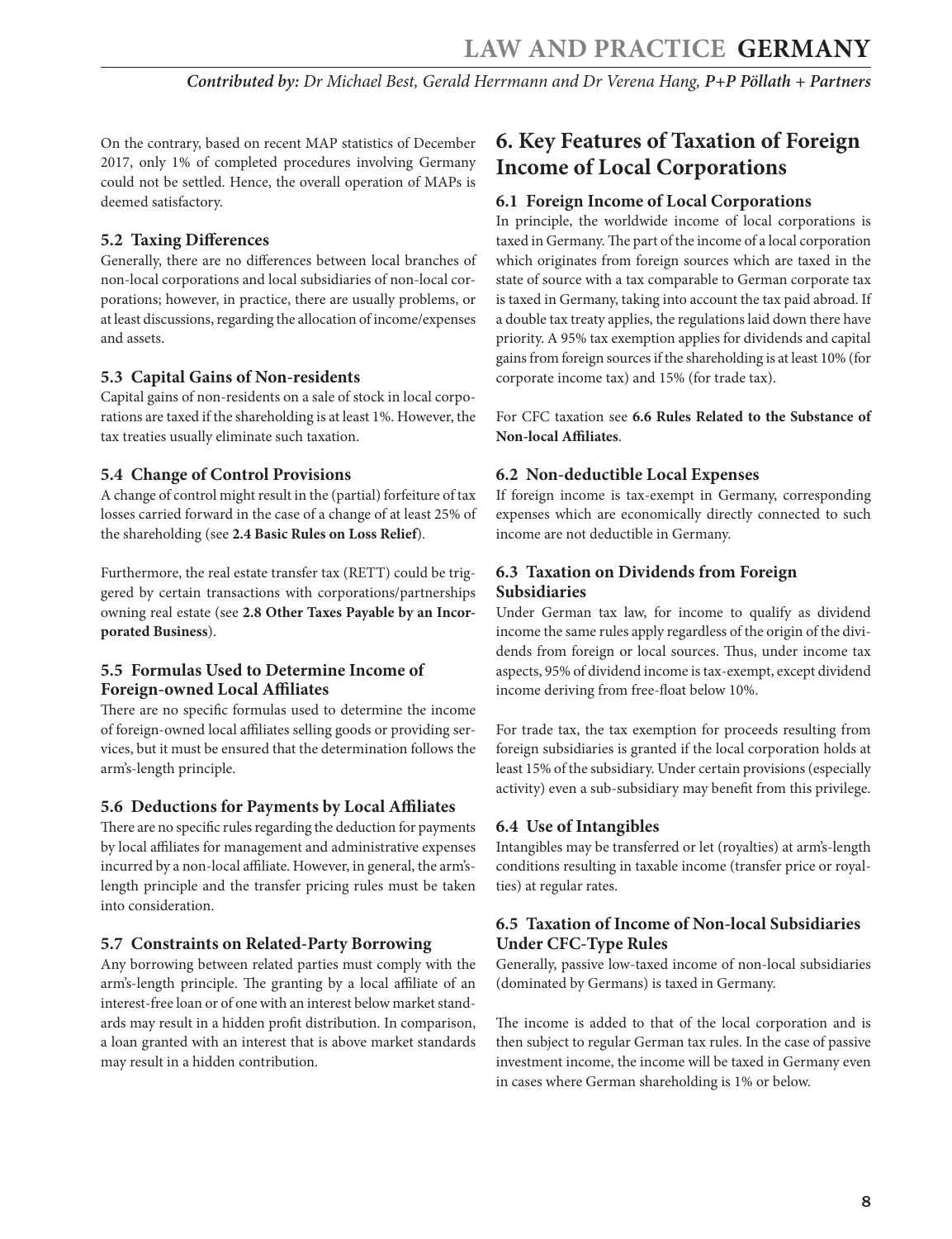#### <span id="page-8-0"></span>**6.6 Rules Related to the Substance of Non-local Affiliates**

German CFC rules do not generally relate to the substance of non-local affiliates. However, the carve-out from CFC rules which is provided for EU corporations requires – besides other conditions – that the non-local affiliate carries out an actual economic activity.

#### **6.7 Taxation on Gain on the Sale of Shares in Non-local Affiliates**

The gains made by local corporations on the sale of shares in non-local affiliates enjoy the same 95% tax exemption as granted for the sale of shares in local subsidiaries. However, for trade tax purposes this requires that the non-local affiliate carries out only or almost only an active activity. Furthermore, it is still under discussion whether to apply the tax exemption for capital gains only for shareholdings of at least 10% in future. To date, no concrete steps have been planned.

# **7. Anti-avoidance**

#### **7.1 Overarching Anti-avoidance Provisions**

Section 42 of the General Tax Code provides for a general anti-avoidance rule which applies in case of abusive tax structures. On the level of the EU, the Anti-Tax Avoidance Directive (ATAD) establishes a common minimum level of anti-avoidance rules that every member state has to ensure compliance with.

# **8. Other**

#### **8.1 Regular Routine Audit Cycle**

There is no audit cycle prescribed by law. However, audits generally tend to take place once every three to four years.

# **9. BEPS**

#### **9.1 Recommended Changes**

At year-end 2016, the BEPS 1 Implementation Act passed the German legislation process. This was the first step to implement the recommendation of the BEPS process into domestic law.

The BEPS 1 Implementation Act leads to an extension of cooperation obligations in cross-border situations which is based on BEPS action point 13 – Transfer Pricing Documentation and Country-by-Country Reporting. As a result, the transfer pricing documentation now consists of (i) a master file, (ii) a countryspecific and company-related local file, and (iii) a country-specific country-by-country report. Furthermore, the information exchange standards and reporting obligations arising from the amendments to the EU Mutual Administrative Cooperation Directive have been implemented into German law. The amended transfer pricing documentation rules are applicable for the first time to fiscal years starting after 31 December 2016. The country-by-country report is to be prepared for fiscal years starting after 31 December 2015 and to be submitted to the German tax authorities by 31 December 2017.

As of 1 January 2017, tax rulings (ie, advance cross-border rulings and advance pricing arrangements) issued, reached, amended or renewed after 31 December 2014 must be automatically exchanged amongst the EU member states. These amendments take the recommendations made in BEPS action point 5 – Measures to Counter Harmful Tax Practices – into account.

Furthermore, Germany has introduced a provision to limit the tax deductibility of licence fees or royalty payments to foreignrelated parties that benefit from preferential tax regimes (such as intellectual property, licence or patent boxes) which are incompatible with the OECD nexus approach of BEPS action point 5 – Measures to Counter Harmful Tax Practices.

Additionally, the BEPS 1 Implementation Act introduced a new regulation into domestic law in order to prevent double taxation of business expenses (ie, double deduction) for partnerships effective from 1 January 2017.

Germany also signed the OECD Multilateral Instrument in June 2017. As a first step, Germany would like to amend over 30 of its approximately 100 double tax treaties, provided that the other countries agree. At present, it remains unclear when the ratification of the MLI will be completed. No national draft legislation to implement the MLI has been published as of yet. Whether the implementation of the MLI can be undertaken within the current legislative period, as initially expected, remains to be seen.

In compliance with the recommendation of BEPS action point 12 and the EU Directive on Administrative Cooperation in the field of taxation, the government's draft legislation introducing disclosure obligations regarding cross-border tax arrangements was adopted in October 2019. In view of the EU requirements, particularly the obligation to implement the directive by 31 December 2019, no significant changes to the draft are to be expected in the further legislative process.

#### **9.2 Government Attitudes**

The broad implementation of the recommendations and standards of the BEPS project is explicitly mentioned in the 2018 coalition agreement of the German governmental parties. The German government has ever since fully supported the BEPS project and Germany played a prominent role in the project,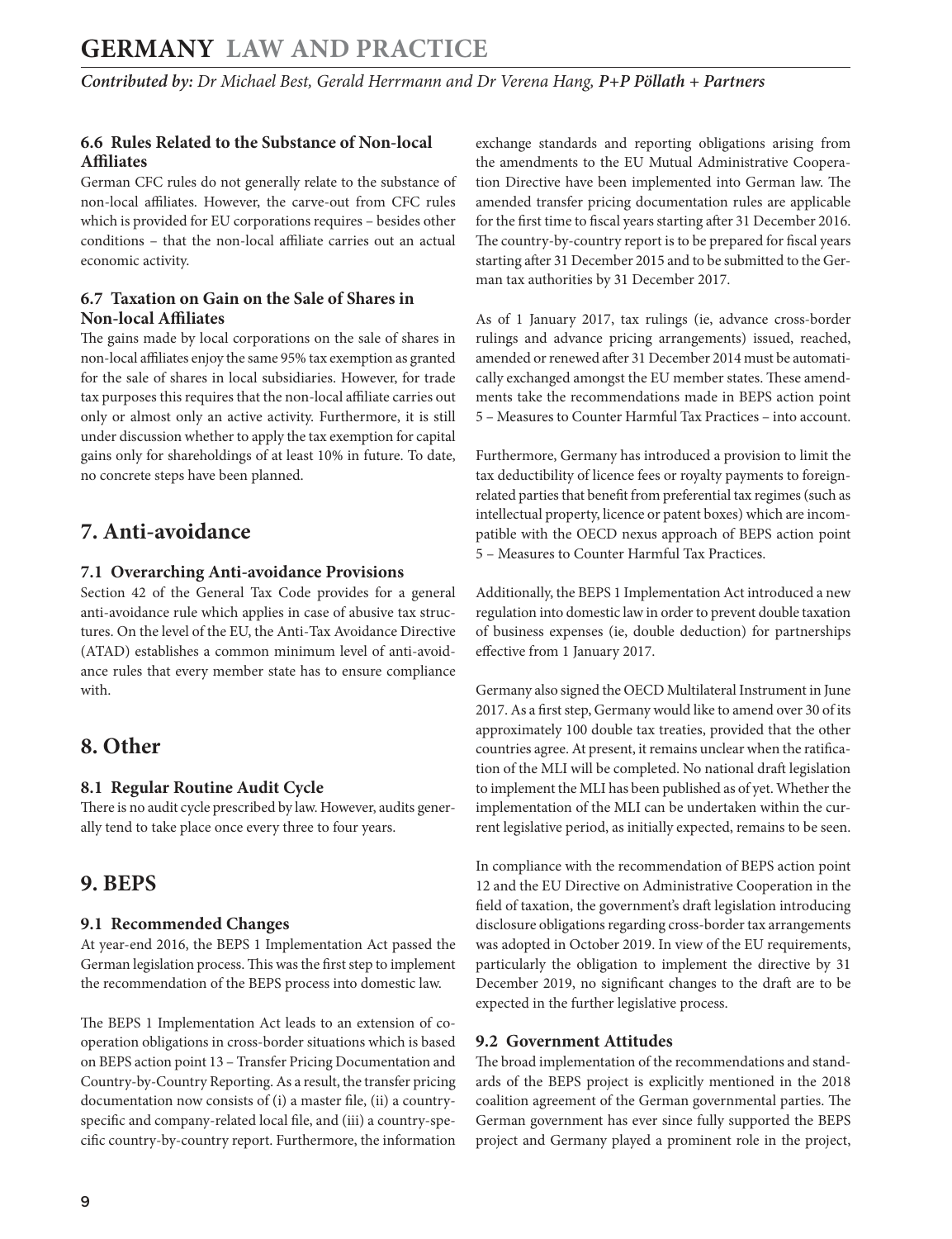<span id="page-9-0"></span>both politically and professionally. As Germany already has comparably strict tax laws, the intention of the German government with regard to BEPS is, in particular, to enforce stricter international taxation standards in the EU and other countries in order to achieve fair tax competition between countries. Due to his aspirations to become the new chairman of his party, the current Minister of Finance is under considerable pressure to succeed, which may accelerate legislative procedures and hence the implementation of the BEPS measures.

#### **9.3 Profile of International Tax**

There is public concern whether the current applicable international tax law is able to keep up with the challenges of globalisation or enables tax avoidance and allows base erosion and profit-shifting advantages. The discussion was sparked in 2012 by media reports of Starbucks avoiding taxes on a large scale in the UK and was then extended to global IT firms and swept over other EU countries.

Developments such as "the Luxembourg Leaks" and "the Panama Papers" particularly influenced public and political discussions on aggressive tax structures (such as intellectual property boxes) and underlying tax rulings, which lead to tax rates of less than 5%. As a result, not only the German business and political press but also the tabloids frequently reported about such developments. However, neither the BEPS project nor the implementation of its recommendations receives significant media attention.

#### **9.4 Competitive Tax Policy Objective**

As a strong export country, Germany does not pursue a competitive tax policy objective. In fact, Germany has already introduced anti-abuse and CFC rules in order to limit base erosion and profit-shifting. As a result, Germany seeks to achieve international standards for fair and realistic tax competition.

#### **9.5 Features of the Competitive Tax System**

Germany does not have a competitive tax system that might be particularly affected by anti-BEPS measures.

#### **9.6 Proposals for Dealing with Hybrid Instruments**

Hybrid instruments have mainly been used in Germany for cross-border financing. Meanwhile, Germany has implemented a domestic anti-abuse rule (the "correspondence principle") for interest income and dividend payments from hybrid instruments of foreign corporations that is applicable as of the 2014 assessment year. Furthermore, the very same correspondence principle has been considered in the EU Parent-Subsidiary Directive.

In line with the BEPS 1 Implementation Act, a separate regulation to prevent double deduction of business expenses for partnerships has been introduced into Germany domestic law, effective from 1 January 2017. The recommendations of BEPS action point 2 have been largely incorporated into the EU Anti-Tax Avoidance Directive 2 (ATAD 2). In December 2019, the German Federal Ministry of Finance unexpectedly submitted a draft legislation on the deduction of operating expenses with regard to hybrid structures in line with the provisions of ATAD 2. However, the current draft legislation has not been passed by the German government, let alone passed through parliament.

#### **9.7 Territorial Tax Regime**

The German tax regime is not territorial but residence-based. Germany generally taxes worldwide income, subject to tax treaties that usually exempt interest income of foreign shareholders from taxation. Originally, this was the reason for introducing thin-capitalisation rules. However, the interest-deduction limitation rules far exceed this scope and cover national structures as well.

According to these regulations, interest payable may be immediately deducted up to the amount of interest income obtained in the same business year; amounts in excess are only deductible up to the 30% of EBITDA. This restriction does not apply if interest income does not exceed EUR3 million each business year, or if the company is not part of a group of companies (the "standalone clause"), or if an equity comparison shows an equity equal to or higher than the equity of the group of companies (the "escape clause"). The standalone clause does not apply to corporations in the case of harmful debt financing (interest payable to the shareholders exceeding 10% of such interest payable that exceeds interest income) by shareholders/persons related to shareholders/third parties with considerable influence on shareholders holding more than 25% of shares in the corporation. The escape clause is not applicable in the case of harmful debt financing within the whole group of companies. Interest exceeding the 30% threshold may be carried forward indefinitely, except in the case of the sale of more than 50% of the shares within five years (see **2.5 Imposed Limits on Deduction of Interest**).

#### **9.8 CFC Proposals**

With respect to EU law, conflicts may be looming with the general drift of the CFC proposals, particularly with regard to the freedom of establishment. The ECJ has decided in the case of Cadbury Schweppes that CFC rules unjustifiably restrict the freedom of establishment, unless the specific objective of a CFC rule is to prevent conduct involving the creation of wholly artificial arrangements which do not reflect economic reality, with a view to escaping the tax normally due on the profits generated by activities carried out in national territory. Thus, the case law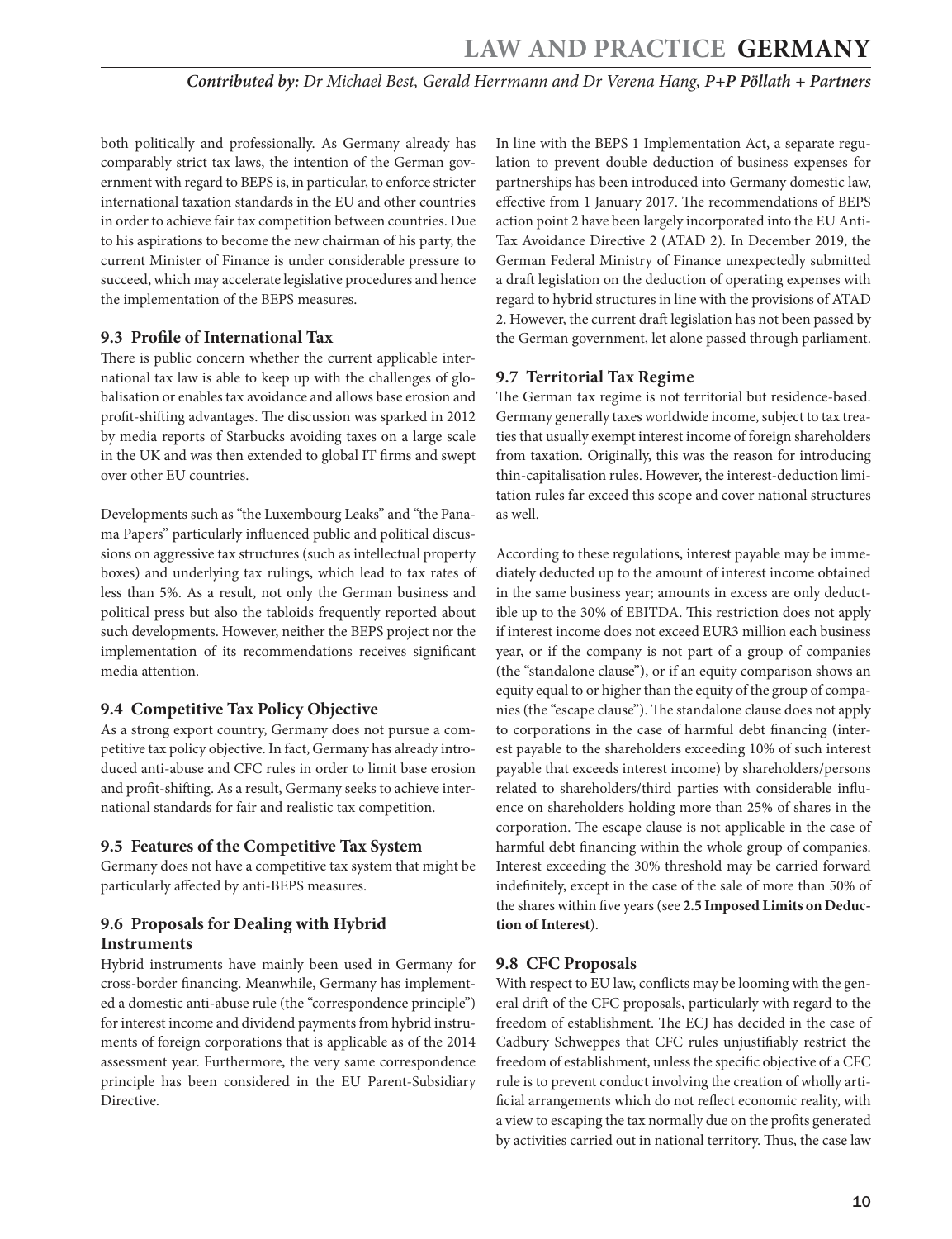<span id="page-10-0"></span>of the ECJ has limited the application of CFC rules. It is questionable whether the BEPS proposals consider this fact. Apart from that, German tax law already provides for strict CFC rules for offshore subsidiaries whose passive income is taxed at a "low rate" of less than 25%. However, it is possible that BEPS might result in selective changes of this regime.

#### **9.9 Anti-avoidance Rules**

To address the inappropriate granting of treaty benefits and other potential treaty abuse scenarios, Germany implemented domestic "anti-treaty shopping rules" several years ago. According to these regulations, benefits will not be granted if a company's main purpose is to gain access to advantageous conditions derived from DTC and/or EU directives (eg, the EU Parent-Subsidiary Directive). Furthermore, domestic subject-to-tax clauses to prevent under-taxation and non-taxation due to DTC or EU directive benefits and CFC rules are in place. Thus, German tax law already provides adequate regulations to address the abuse of benefits and tax avoidance in general.

#### **9.10 Transfer Pricing Changes**

Transfer pricing matters for intellectual property are a crucial issue for companies and advisors in Germany, as the evaluation, benchmarking and documentation of intellectual property are always challenged in German tax audits.

As a result of the recently introduced new transfer pricing documentation concept with the newly implemented country-bycountry reporting, as well as the master file and the local file, intellectual property must be documented more extensively. Therefore, comments must be made regarding the creation, beneficial ownership, chances and risks, etc, of intellectual property. The new concept does not radically change things; however, intellectual property will be more transparent for tax authorities in Germany and other countries. Consequently, there are certain concerns that this could lead to more challenging tax field audit procedures, including income corrections in Germany and other countries.

#### **9.11 Transparency and Country-by-country Reporting**

Due to German transfer pricing reporting and documentation requirements, a certain transparency with regard to intercompany cross-border transactions already existed prior to the BEPS-project. Furthermore, there are disclosure obligations in case a German tax resident (an individual or a legal entity) establishes permanent enterprises or partnerships abroad or acquires shares in foreign corporations. In connection with the country-by-country reporting that has been implemented by the BEPS 1 Implementation Act, concerns must be raised, as companies will face further significant administrative barriers in the future. Finally, increased bureaucracy is to be expected due to the new disclosure obligations for cross-border tax arrangements based on BEPS action point 12 (see **9.1 Recommended Changes**).

#### **9.12 Taxation of Digital Economy Businesses**

Prompted by BEPS action point 1, the EU Commission adopted two legislative proposals in March 2018 relating to the taxation of digital activities in the EU. One of the two draft directives seeks to reform corporate tax rules so that profits are registered and taxed where businesses have significant interaction with users through digital channels. The 2018 coalition agreement of the current German governmental parties is generally supportive of an adequate taxation of the digital economy. However, the EU draft directive relating to the taxation of digital economy businesses has not been adopted yet and no German draft legislation has yet been published to this effect.

#### **9.13 Digital Taxation**

The second legislative proposal relating to the taxation of digital activities that was adopted by the EU Commission in March 2018 (see **9.12 Taxation of Digital Economy Businesses**) sought to impose an interim digital tax but was rejected at the EU finance ministers' meeting in March 2019. As one of the opposing EU members, Germany had rejected the proposed European digital tax in order not to pre-empt an international solution at G20 level in 2020. Should the efforts at an international level fail, Germany is considering a European or even national solution.

#### **9.14 Taxation of Offshore IP**

As of January 2018, Germany has restricted the tax deductibility of licence fees or royalty payments to foreign-related parties that benefit from preferential tax regimes (ie, licence or patent boxes) in order to discourage harmful tax practices relating to offshore intellectual property. This restriction, however, does not apply if a preferential tax regime is compliant with the nexus-approach of BEPS action point 5 and hence requires a sufficient degree of substance and research activity on the part of the licensor.

#### **9.15 Other General Comments**

Since the German legislature has already codified many regulations to prevent profit-shifting and to stabilise the German tax revenue during the last few years, the introduction of further substantial domestic anti-avoidance rules due to the BEPS process is not expected; however, amendments of the currently applicable rules are being discussed, such as an adjusted interest barrier rule and the definition of and allocation of profits to permanent establishments.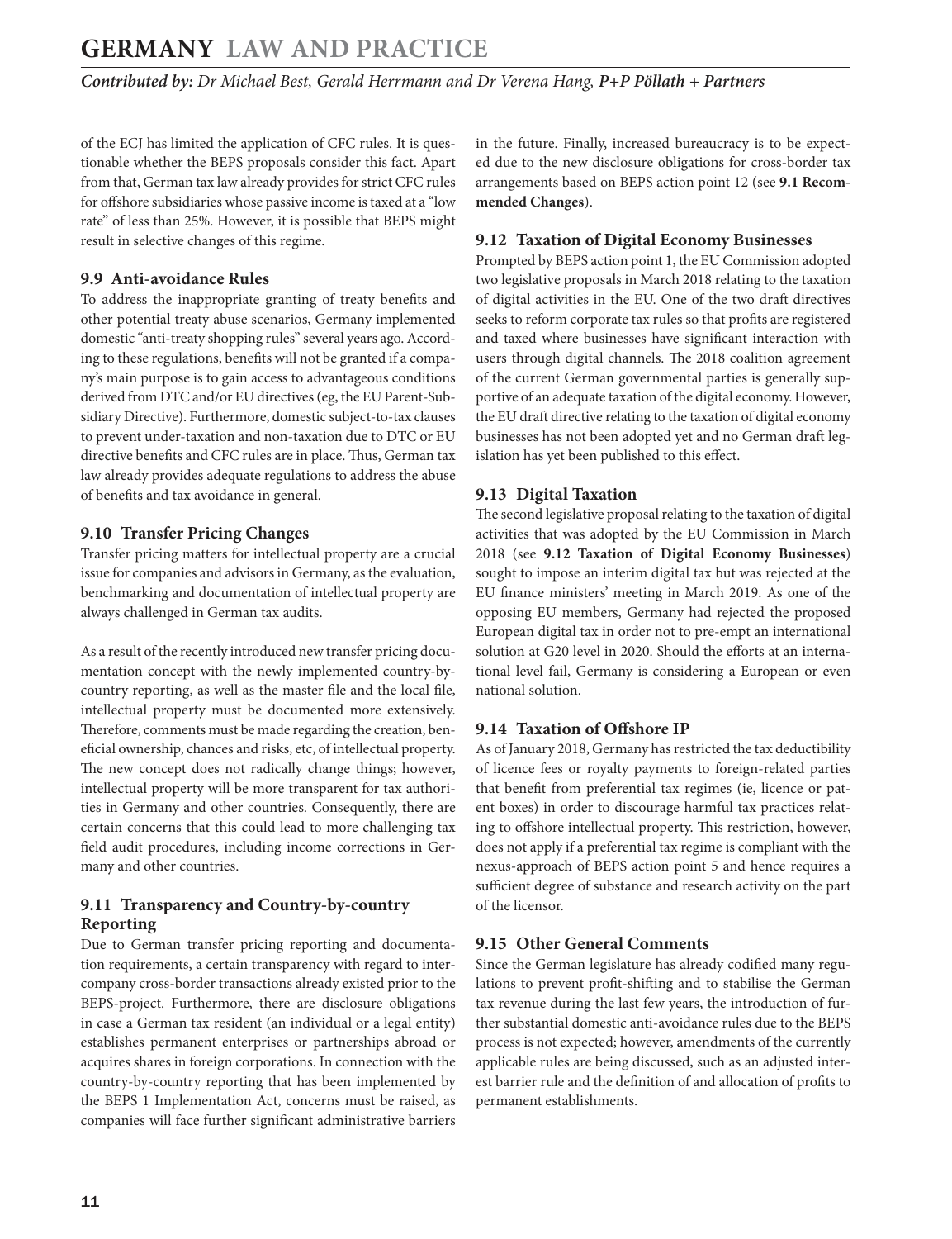**P+P Pöllath + Partners** is an internationally operating firm, with more than 140 lawyers and tax advisers providing highend advice in Berlin, Frankfurt and Munich. More than half of its professionals specialise in the tax implications of the firm's primary areas of expertise: transactions, asset management and private equity. It is particularly renowned for its close combination of tax and legal advice regarding all the main practice areas of P+P, such as M&A, private equity, real estate transactions and family businesses. Corporate tax services include the structuring of national and international M&A and subsequent reorganisations, corporate tax planning and the structuring of national and international groups of companies, and the application and interpretation of double taxation treaties.

# **Authors**



**Dr Michael Best** has been a partner at P+P Pöllath + Partners since 2001 and is the head of the tax department. He has a wealth of experience in domestic and international tax law, the tax structuring of cross-border acquisitions and real estate transactions, and the structural and

ongoing tax aspects of private equity funds, including tax matters of the investors and carried-interest holders. A member of the German Association of Tax Advisers, for many years he has authored and co-authored the Germany chapter in several international publications and on corporate tax-related aspects in renowned German publications and journals, as well as regularly blogging on 'Handelsblatt' online. He is a sought-after speaker on German corporate tax aspects at national and international conferences such as SuperReturn and Mupet (Munich Private Equity Training).



**Dr Verena Hang** is an associate in the Munich office, with experience in domestic and international tax law, general tax planning and tax structuring. She is responsible for all tax-related articles of the editorial board of the online magazine www.pe-magazin.de, which is an

information and communication platform in Germany and Europe that provides insights into the current topics and trends of the private equity industry, including all relevant tax aspects. Verena joined P+P in 2017, having worked previously as an attorney at a Swiss law firm. She is admitted to the bar in Germany, and has a master's degree in law and economics from the University of St Gallen in Switzerland.



**Gerald Herrmann** is a counsel who specialises in domestic and international tax law, general tax planning and tax structuring with a focus on private equity. He is a member of the renowned German Steuerkreis Regensburg eV, the association for the promotion of tax education and

training at the University of Regensburg, and is fluent in English and French as well as his native German. Gerald is the author and co-author of several international and national publications, and has written on tax-related aspects in commentaries such as the 'Münchner Handbuch für Gesellschaftsrecht' (the Munich Handbook of Corporate Law) and in corporate tax-related publications in German tax journals such as 'Internationales Steuerrecht' (International Tax Law), as well as regularly blogging on current tax issues and topics on 'Handelsblatt' online Steuerboard.